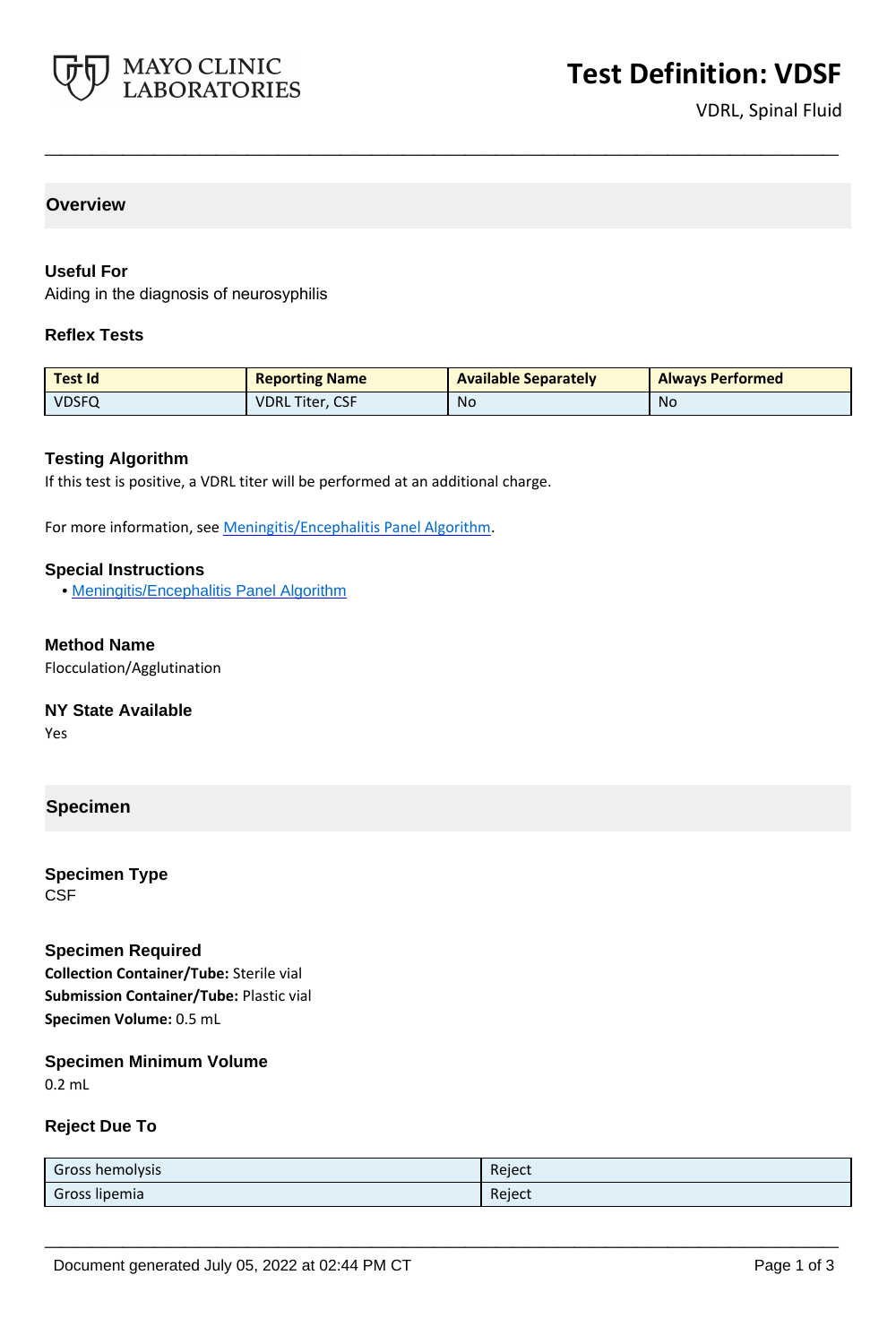

VDRL, Spinal Fluid

## **Specimen Stability Information**

| <b>Specimen Type</b> | <b>Temperature</b> | <b>Time</b> | <b>Special Container</b> |
|----------------------|--------------------|-------------|--------------------------|
| <b>CSF</b>           | Frozen (preferred) | 14 days     |                          |
|                      | Refrigerated       | 14 days     |                          |

**\_\_\_\_\_\_\_\_\_\_\_\_\_\_\_\_\_\_\_\_\_\_\_\_\_\_\_\_\_\_\_\_\_\_\_\_\_\_\_\_\_\_\_\_\_\_\_\_\_\_\_**

## **Clinical & Interpretive**

#### **Clinical Information**

VDRL is a nontreponemal serologic test for syphilis that uses a cardiolipin-cholesterol-lecithin antigen to detect reaginic antibodies. The VDRL test performed on cerebrospinal fluid (CSF) can be used to diagnose neurosyphilis in patients with a prior history of syphilis infection.

The presence of neurosyphilis in untreated patients can be detected by the presence of pleocytosis, elevated protein, and a positive VDRL.

#### **Reference Values**

Negative Reference values apply to all ages.

#### **Interpretation**

A positive VDRL result on spinal fluid is highly specific for neurosyphilis.

A single negative VDRL result should not be used to exclude neurosyphilis and repeat testing on a new specimen may be necessary.

Positive results will be titered.

#### **Cautions**

VDRL testing on spinal fluid gives a high percentage of false-negative results.

#### **Clinical Reference**

1. Miller JN: Value and limitations of nontreponemal and treponemal tests in the laboratory diagnosis of syphilis. Clin Obstet Gynecol. 1975 Mar;18(1):191-203

2. Radolf JD, Tramont EC, Salazar JC: Syphilis *(Treponema pallidum*). In: Bennett JE, Dolin R, Blaser MJ, eds. Mandell, Douglas, and Bennett's Principles and Practice of Infectious Diseases. 9th ed. Elsevier; 2020:2865-2892

## **Performance**

#### **Method Description**

VDRL antigen and spinal fluid are mixed on a 180 RPM rotator. The antigen, a cardiolipin-lecithin coated cholesterol

**\_\_\_\_\_\_\_\_\_\_\_\_\_\_\_\_\_\_\_\_\_\_\_\_\_\_\_\_\_\_\_\_\_\_\_\_\_\_\_\_\_\_\_\_\_\_\_\_\_\_\_**